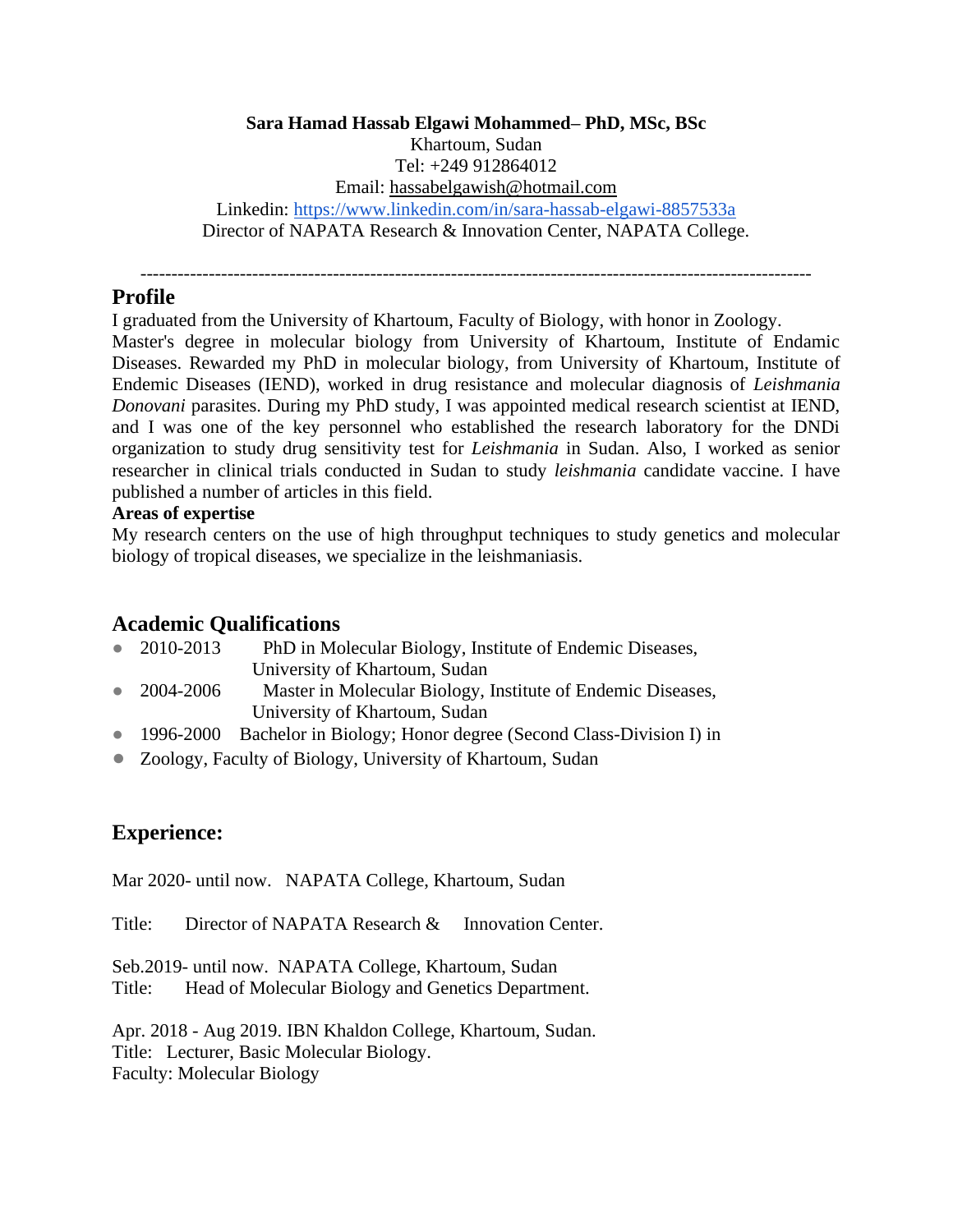| Title                            | Jan 2018-Mar 2018: Karari University<br>: Lecturer, tutorial for molecular biology<br>Faculty : Faculty of Medicine                                                                                                                                                                                                                                                                                                                                                                                                                                                                                                                                                                                                                                                   | Khartoum, Sudan |
|----------------------------------|-----------------------------------------------------------------------------------------------------------------------------------------------------------------------------------------------------------------------------------------------------------------------------------------------------------------------------------------------------------------------------------------------------------------------------------------------------------------------------------------------------------------------------------------------------------------------------------------------------------------------------------------------------------------------------------------------------------------------------------------------------------------------|-----------------|
| Title<br>Faculty                 | Jan $2015 - 2016$ : Al Nilin University<br>: Lecturer; Advanced Molecular Biology<br>: Faculty of Science & Technology                                                                                                                                                                                                                                                                                                                                                                                                                                                                                                                                                                                                                                                | Khartoum, Sudan |
| Title                            | Jan 2013-2014: University of Science and Technology<br>: Lecturer ; Biology<br>Faculty : Faculty of pharmacology                                                                                                                                                                                                                                                                                                                                                                                                                                                                                                                                                                                                                                                      | Khartoum, Sudan |
| 2004 - 2013<br>Title<br>Faculty  | :University of Khartoum<br>: Lab Scientist<br>: Institute of Endemic Diseases                                                                                                                                                                                                                                                                                                                                                                                                                                                                                                                                                                                                                                                                                         | Khartoum, Sudan |
|                                  | $\blacktriangleright$ DNA sequencing.<br>◆ Cells growth and maintenances (parasites and human cells lines).<br>$\blacktriangleright$ Cells and parasites counts under microscopy.<br>← Leishmania vaccine development<br>$\blacktriangleright$ Drug sensitivity test, in vitro and in vivo (using animals).<br>$\blacktriangleright$ Proteomics<br>Different molecular Biology technique (PCR, qPCR, RFLP, RAPD,<br>Cloning,, SNP, Sothern blotting, microarrays).<br>Diagnostics, Molecular detection and typing of parasites and bacteria.<br>◆ SDS-PAGE, immunoblotting.<br>Extraction of protein, select the protein from gel and elution.<br>$\blacktriangleright$ Mouse colonies, injection in mice.<br>Data analysis.<br>Bioinformatics (MEGA, BLAST, CodenCod |                 |
| 2003-2004:<br>Title:<br>Faculty: | University of Khartoum<br>Medical Researcher; Leishmania vaccine trials<br>Institute of Endemic Diseases.                                                                                                                                                                                                                                                                                                                                                                                                                                                                                                                                                                                                                                                             | Khartoum, Sudan |
| Title:<br>Faculty:               | 2009-2010: University of Khartoum.<br>Senior medical researcher; IDRI initiates therapeutics vaccine<br>clinical trail in Sudan against leishmaniasis<br>Institute of Endemic Diseases.                                                                                                                                                                                                                                                                                                                                                                                                                                                                                                                                                                               | Khartoum, Sudan |
| Title:                           | 2010-2011: University of Khartoum.<br>Senior medical researcher; Drug sensitivity test for leishmania                                                                                                                                                                                                                                                                                                                                                                                                                                                                                                                                                                                                                                                                 | Khartoum, Sudan |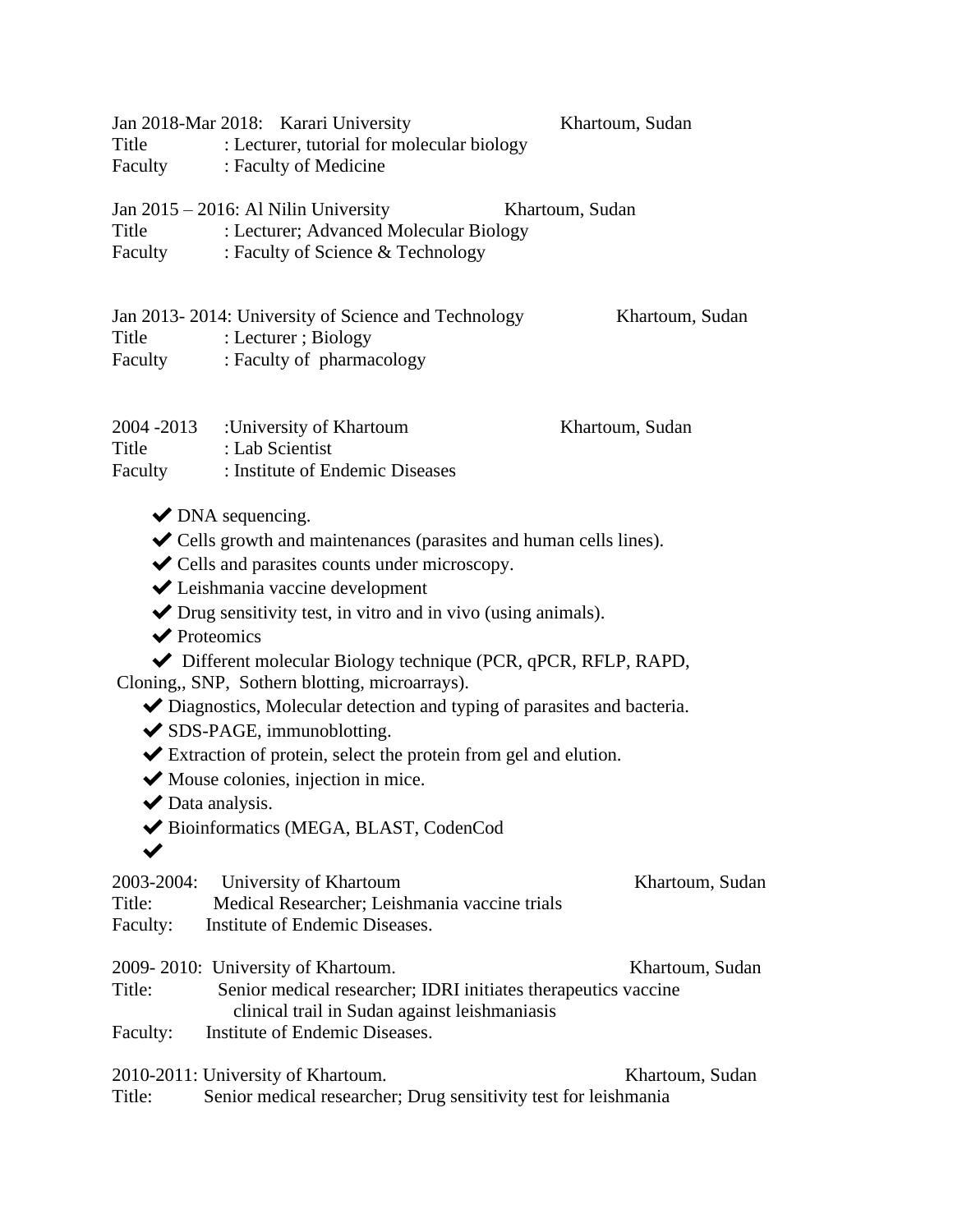| Faculty:  | sponsored by DND iorganization<br>Institute of Endemic Diseases. |                       |
|-----------|------------------------------------------------------------------|-----------------------|
|           |                                                                  |                       |
| 2013      | :University of Sharq Al Nil                                      | Khartoum, Sudan       |
| Title     | : Lecturer ; Cells and Genetics                                  |                       |
| Faculty   | : Faculty of medical laboratories                                |                       |
| 2007-2008 | :University of Alneelain                                         | Khartoum, Sudan       |
| Title     | : Lecturer & Researcher ; Molecular Biology                      |                       |
| Faculty   | : Faculty of Medicine, Alneelain Medical Research Center         |                       |
|           | Lan 2002.2002 J.Haivargity of $V$ boutown                        | <i>Vhortoma</i> Cudan |

| Jan 2002-2003 : University of Khartoum |                      | Khartoum, Sudan |
|----------------------------------------|----------------------|-----------------|
| Title                                  | : Teaching Assistant |                 |
| Faculty                                | : Biology            |                 |

# **Honors & Awards:**

- UNDP/ World Bank/ WHO special programme for research and training in tropical diseases (TDR) grant support for M. Sc. thesis preparation.
- Ministry of Higher Education research grant, Sudan (2011-2013) support PhD study.
- Drug for Neglected Diseases Initiative grant support drug sensitivity test project. (2010-

# **Training Courses:**

- One month training course in *Leishmania* parasites culture, cells culture, Drug sensitivity test. Center of research and training in skin diseases and leprosy. Iran, April 2003.
- Two months training course on *Leishmania* parasites culture, PCR, SDS-PAGE and immunoplotting at Pasteur Institute, Iran, 25 Jan. – 6 March 2003.
- One month training course in production of inactivated *Leishmania major* vaccine and its quality control, the Razi vaccine and serum research institute. May, 2003
- Bioinformatics and Statistical Genetics course in Khartoum winter School of Bioinformatics and Statistical Genetics, Sudan, 5-12 January 2005.
- Theoretical & Practical Malariology Course. 1<sup>st</sup>- 9<sup>th</sup> June 2005, Institute of Endemic Diseases, University of khartoum, Khartoum, Sudan.
- A three months training and work in PCR and sequencing technique, also cloning in Academic Medical center, Amsterdam, Netherland. This courses funded by DNDi organization. April-June 2007.
- The Theoretical and Practical Course "Molecular Biology of *Leishmania*" 27-29 October 2010, Trieste, Italy. (ICGEB).

# **Workshops & Conferences:**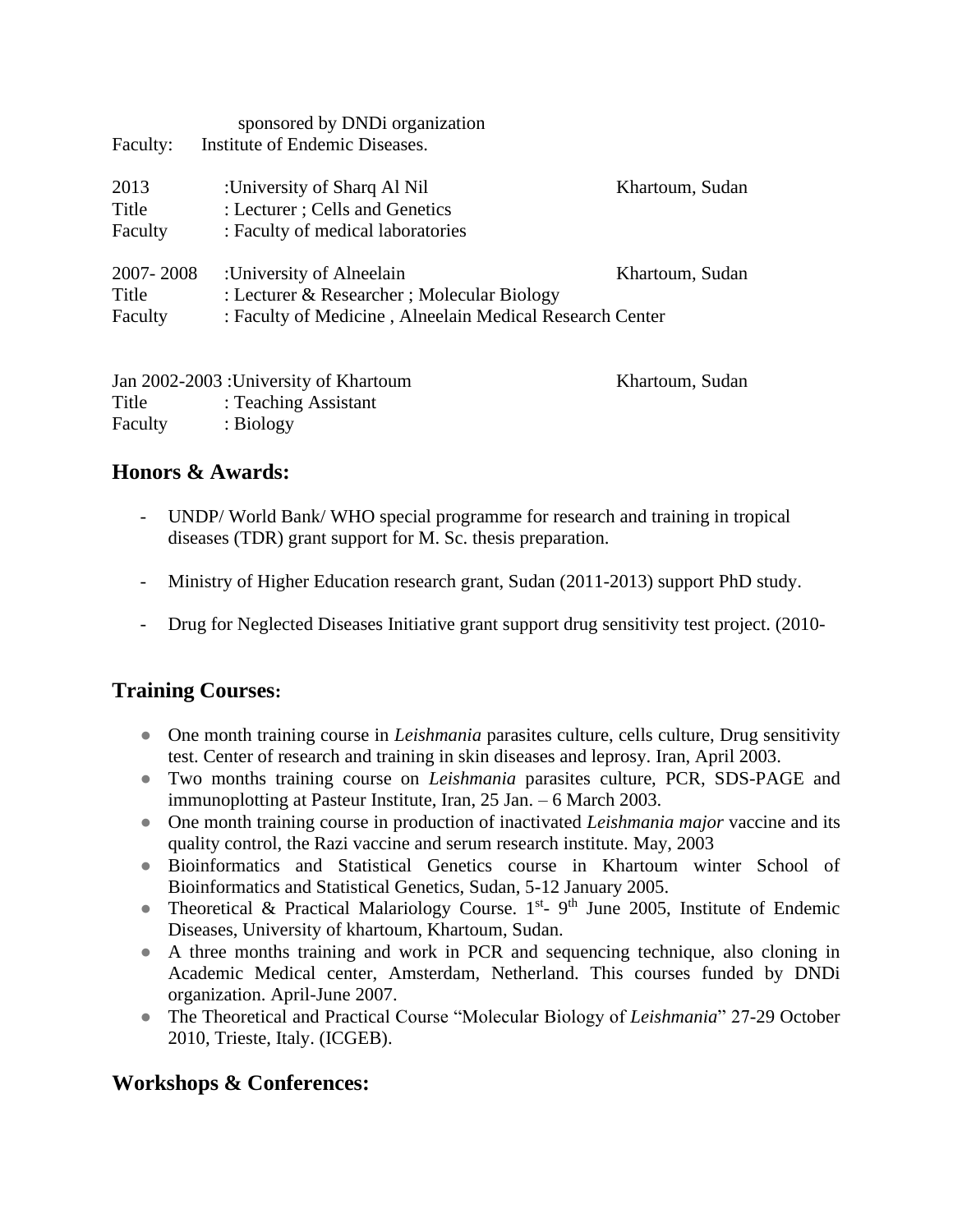- $\blacktriangleright$  Medical Education series workshop with 42 credit hours carried out during the period 25. Nov. To 30 Dec. 2020. NAPATA College, Sudan, Khartoum .
- ◆ 3<sup>rd</sup> International Workshop On Good Clinical Practice (GCP), 4-6 May 2003. Organized by UNDP/World Bank/WHO/(TDR). Undersecretary of research, Tehran University of Medical Sciences. Center for Research & Training in Skin Diseases and Leprosy.
- Good Clinical Practice (GCP) Introductory Course, held in Khartoum, Sudan 26<sup>th</sup>-27<sup>th</sup> September 2004. Organized by WHO/TDR/DNDi.
- ✔Experimental Approaches to Studying Host-Pathogen Interactions, New Delhi, India,  $30<sup>th</sup>$  Otober-10<sup>th</sup> November, 2006. (ICGEB)
- ✔A Week on Recent Trends on Nanobiotechnology and Nanomedicine, ACT-Summer Schools, (Africa city of technology, Sudan), 13-17 June 2010.
- ✔3rd Annual Scientific Conference, "Prospects of Medical Research in Sudan", from 29th November till 3rd December 2005 at El Sharqah Holl, Khartoum, Sudan.

## **Publications:**

- ◆ **Hamad, S.H.,** Khalil, E.A., Musa, A.M., Ibrahim, M.E., Younis, B.M., Elfaki, M.E., El-Hassan, A.M. (2010). Leishmania donovani: Genetic diversity of isolates from Sudan characterized by PCR-based RAPD. *Exp.Parasitol*. 125(4):389-393.
- ✔**Hamad, S.H.,** Khalil, E.A.G., Musa, A.M., Ibrahim, M.E., El-Hassan, A.M. (2010). Leishmania donovani: A model of unresponsiveness to Sodium Stibogluconate. *KMJ.*
- ✔**Sara H Hassabelgawi**; Ahmed M Musa; Eltahir AG Khalil; Tamrat Abebe, Brima M Younis; Mona EE Elthair; Ahmed M EL-Hassan; Asrat Hailu; Aldert Bart.(2011). Probable genetic hybrids between *Leishmania* species in Sudanese isolates. *Journal of Microbiology and Antimicrobials*, 3(6):142-145.
- ✔**Sara H. Elgawi,** Brima M. Younis, Mona E. E. Elfaki, Ahmed M. Musa, Ahmed M. Elhassan, Eltahir A.G.Khalil.(2014). The Origin of The *Leishmania* Parasite: an African Prospectus.
- ✔A.M.Musa, E.A.G. Khalil, F.A.Mahgoub, **S. H. Hamad**, A.M.Y. El kadaru and A.M. El Hassan.(2005). Efficacy of liposomal amphotericin B (AmBisome) in the treatment of persistent post-kala-azar dermal leishmaniasis (PKDL). *Ann Trop Med Parasitol*; 99(6):563- 9.
- ✔[Khalil, E.A., Musa, A.M.,](http://www.ncbi.nlm.nih.gov/pubmed/18186981?ordinalpos=2&itool=EntrezSystem2.PEntrez.Pubmed.Pubmed_ResultsPanel.Pubmed_RVDocSum) **[Hamad, S.H](http://www.ncbi.nlm.nih.gov/pubmed/18186981?ordinalpos=2&itool=EntrezSystem2.PEntrez.Pubmed.Pubmed_ResultsPanel.Pubmed_RVDocSum)**., Meshasha, A., Gamar [Eldawla, I., Elhassan, M.O.,](http://www.ncbi.nlm.nih.gov/pubmed/18186981?ordinalpos=2&itool=EntrezSystem2.PEntrez.Pubmed.Pubmed_ResultsPanel.Pubmed_RVDocSum)  [Eljaleel, K.A., Younis, B.M., Elfaki, M.E., El-Hassan, A.M.\(2008\). Revival of a focus of](http://www.ncbi.nlm.nih.gov/pubmed/18186981?ordinalpos=2&itool=EntrezSystem2.PEntrez.Pubmed.Pubmed_ResultsPanel.Pubmed_RVDocSum)  [visceral leishmaniasis in central Sudan.](http://www.ncbi.nlm.nih.gov/pubmed/18186981?ordinalpos=2&itool=EntrezSystem2.PEntrez.Pubmed.Pubmed_ResultsPanel.Pubmed_RVDocSum) *Ann Trop Med Parasitol.* 102(1):79-80.